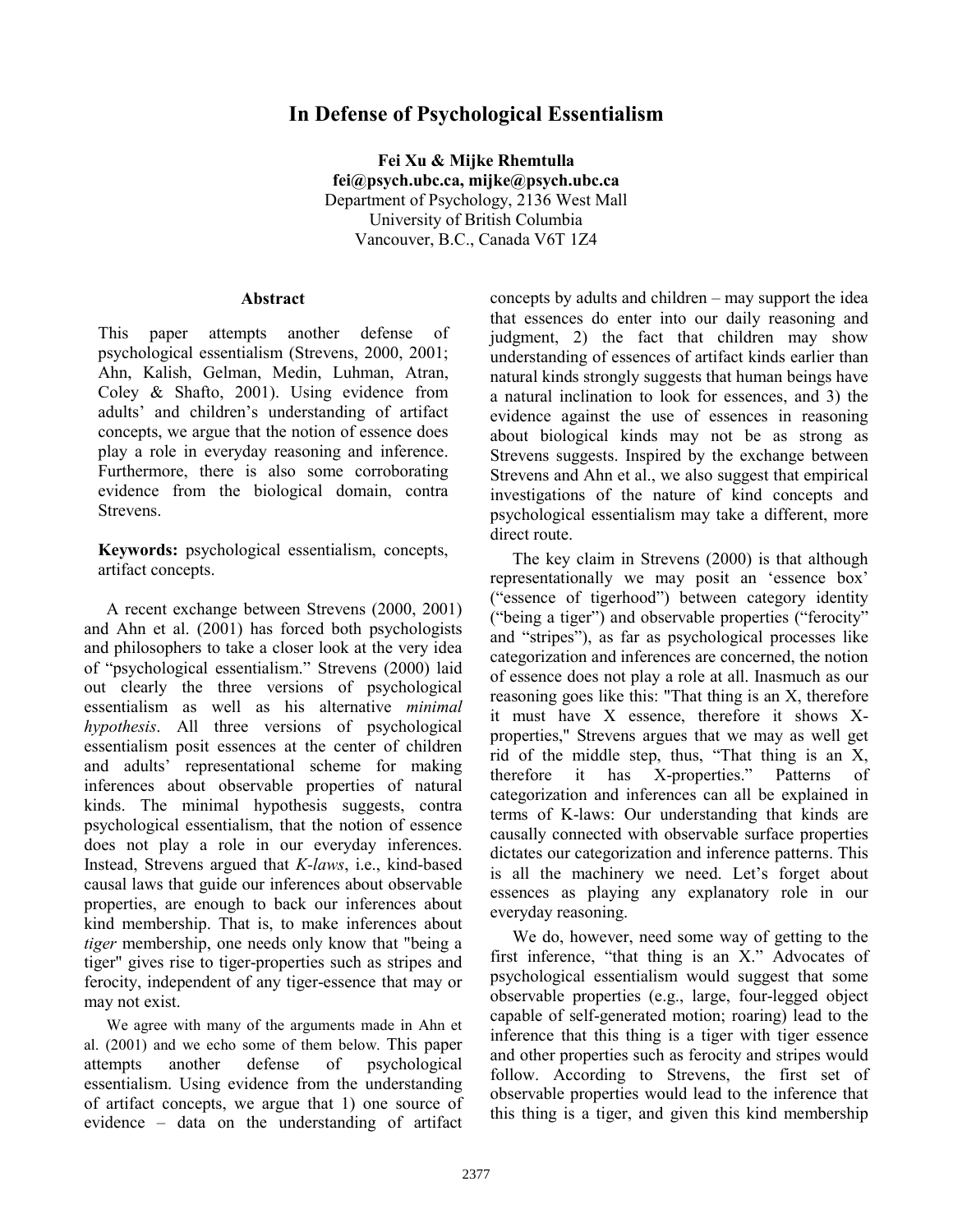information, the other properties such as ferocity would follow. On one reading of Strevens, his views are perfectly consistent with psychological essentialism – he simply replaces the word "essence" with the word "kind." In other words, "being a tiger" is different from "being striped" – the former identifies its kind (or essence, depending on one's terminology) and the latter identifies an attribute that may or may not be important.

But let's get back to the claim that the notion of essence does not play any role in everyday reasoning and categorization. The examples cited in this exchange were mostly from the biological domain. For instance, if something is a cow but was raised by a horse, is it going to be a cow or a horse when it grows up? Focusing on the biological domain is a sensible thing to do: the notion of essence may be most applicable to biological kinds (or more broadly, natural kinds) as some have argued (e.g., S. Gelman, 2003; Keil, 1989; Schwartz, 1979) and many studies have been conducted given this assumption. However, several psychologists have argued in recent years that artifact concepts also fall under the basic tenets of psychological essentialism (e.g., Bloom, 1998; Hall, 1995; Kelemen, 1999; Kelemen & Carey, in press). The suggestion is that the original intended function, or designer's intent, is the essence of an artifact. According to psychological essentialism (e.g., Gelman, 2003; Keil, 1989; Medin & Ortony, 1989), when applied to a natural kind concept, the essence determines the surface properties we observe. This idea can be applied to an artifact kind as well: the original intended function determines the surface properties of an artifact, the actual uses it can fulfill, and its kind. For example, a chair is suitable for sitting because that is what its designer had intended. The fact that a chair has a flat surface and a back are properties that are appropriate for and determined by its intended function. A chair is a member of the kind chair because its designer had intended it to be a member of that particular artifact kind. A chair can also be used as a doorstopper or a ladder, but that is not why it came into being. It came into being because someone had intended to create a chair. Intuitively, we honor this distinction all the time, and would find it very confusing to refer to a chair differentially according to its current use (Imagine the following exchange. Person A: "The book is next to my alarm clock on the bedside table." Person B: "What bedside table?" Person A: "The one shaped like a chair." etc.).

If this analysis is correct, we can get back to the issue raised by Strevens (2000) and ask: Do adults and children use original intended function – the essence of an artifact kind – when making judgment about kind membership? The answer seems to be "yes." Rips (1989) showed that adults favored the original function of an artifact over its form in categorization. For example, if an object has the features of an umbrella but the original intent was to make a lampshade, adults judged that it was a lampshade. Matan and Carey (2001) found that an object made for containing tea but used for watering flowers was judged to be a teapot. Thus original intended function is weighted more heavily than current function or the object's form. If we agree that original intended function is the essence of an artifact kind, these results provide strong evidence that adults do use information about essence in everyday reasoning.

In several developmental studies, Kelemen and colleagues have found that 4-year-old children are able to make kind membership judgments based on intended function. In Kelemen's (1999) study, adults and children were shown pictures of novel artifacts that were designed for one purpose (e.g., squeezing lemons) but used by someone else for another purpose (e.g., picking up snails). When asked to judge what the objects were "for," both adults and children favored the intended function. In another study (Kelemen, 2001), 4- and 5-year-old children were shown real novel objects and they also judged what the objects were 'for' based on intended function. Again, if we agree that intended function is the essence of an artifact kind, these data provide evidence that essences do play a role in everyday reasoning, even in young children who have not had any formal schooling.

Another source of evidence comes from Keil's (1989) justly famous transformation studies. With artifacts such as coffee pots, adults and children were told that a coffee pot was modified to make a birdfeeder. Then they were asked to judge what the object was. The most common answer was "a birdfeeder." Keil's intention was to show that, unlike natural kinds, artifact kinds could change category membership easily because they do not have essences. However, if intended function really is the essence of an artifact kind, one might argue that the answer "a birdfeeder" was justified – after all, the adults and children were told that the coffee pot had been modified intentionally to make a birdfeeder! That is, someone intentionally used the original artifact as a base for designing some new artifact with a new function, and since intended function determines kind membership, the object has truly become a member of another kind via this change of intention (even when it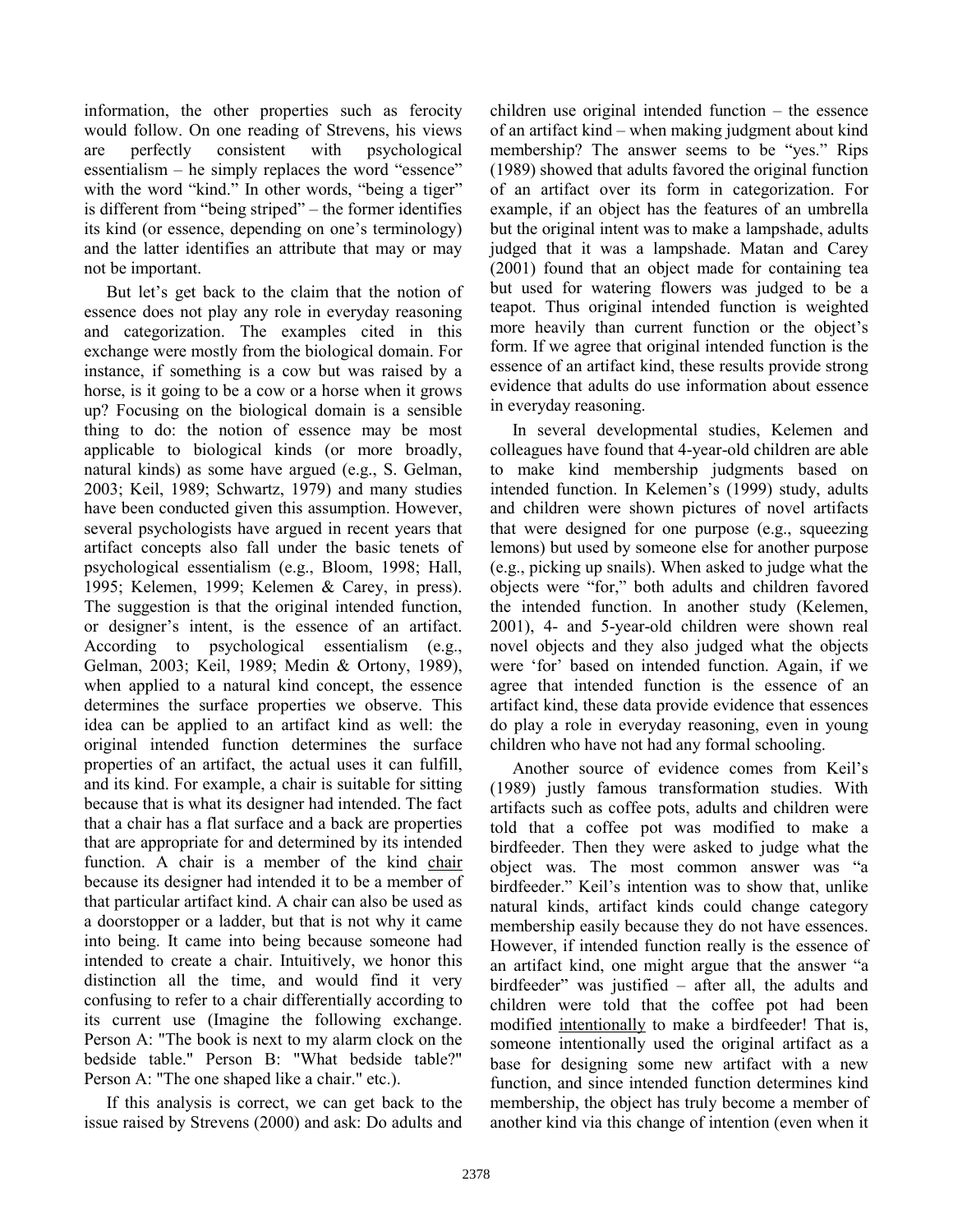is not a change of intention on the part of the original designer).

Interestingly, the age (about 4 years) at which children first show an understanding of the essence of artifact kinds is younger than the age (about 6 years) at which they show sensitivity to insides or lineage, the best candidates for representations of essences in the biological domain. This is a bit peculiar since most agree that the notion of essence is more applicable in the biological and natural kind domain than in the domain of artifact kinds. One reason for believing in essences for natural kinds is because we believe that scientists may discover relevant facts that would inform us what the true essences are. For example, if scientists discovered that elephants were really robots controlled from Mars, their essence and our understanding of what their essence may be would change completely. Why is it then that children seem to have 'discovered' the essence of artifacts kinds before they discover the essence of biological/natural kinds? We offer the following speculation. Children (as well as adults) have a natural inclination to find (and use) information about essences of kinds, contra Strevens (2000). In contemporary western society, discovering the essences of biological kinds is fairly difficult – since most of us do not live a life with lots of experiences with animals and plants, we have to rely on what others tell us. While parents may talk about birth and DNA fairly frequently, these are difficult concepts for children to grasp. For artifact kinds, on the other hand, we can imagine abundant evidence for intended function: children may well engage in games in which they have to make a novel artifact to serve a particular function, e.g., use playdough to make a bowl to hold water, or they have to bend a piece of wire to make a hook. Children are also very familiar with the frustrating situation of finding one's own creations misinterpreted: a child who has created a dinosaur out of building blocks will not take kindly to its being treated as a mountain. That is, children understand that their own intentions are supposed to determine the final object's kind identity and they are outraged by any misinterpretation of that intention. Such experiences may serve as the relevant 'trigger' for children who are looking for essences.

Even in the biological domain, we believe that the evidence is stronger than Strevens suggested (here we endorse an argument made in Ahn et al., 2001). One of Strevens' arguments was that internal essentialism does not work because children rely on both information about insides and information about lineage (parents and offspring) to reason about

biological kinds. Strevens was probably correct in saying that insides were not the only thing that mattered, thus the most literal reading of internal essentialism does not hold up. But let's consider the lineage information for a moment -- biologically, information about lineage is in fact a definitive clue to which essence (horse or cow) has been transmitted from generation to generation. Lineage is the mechanism by which essence is realized in each individual member of a kind. Thus we are inclined to suggest that children's reliance on lineage is actually evidence for psychological essentialism. In sum, we argue that an unusual source of evidence – understanding of artifact kinds – provides data against Strevens' minimal hypothesis. The fact that children and adults rely heavily on original intended function when reasoning about artifact kinds suggests that essence does play a role in everyday reasoning and kind judgment. Metaphysically, essences are least likely to exist in artifacts, as Strevens (2000) noted. Children and adults' tendency to look for essences in the least likely place, then, would seem to constitute a strong argument in favor of psychological essentialism. Furthermore, even in the biological domain, the use of lineage may be construed as evidence that adults and children rely on essence – in this case how the essences are passed on – when thinking about biological kinds.

We end on a methodological note. All parties agree that the basic tenet of psychological essentialism is the idea that essences are causally responsible for the surface features we observe. Many of the empirical studies to date have adopted the paradigm of pitting causally deep properties or information about essences against observable surface properties. As Medin and Ortony (1989) pointed out, discussions of psychological essentialism first appeared against the backdrop of theories of concepts that relied entirely on surface properties and similarity. The studies we have reviewed were often conducted with the goal of showing that adults and children reason according to causally deep properties and they are not simply bound by surface features and similarity. These studies, in our opinion, have shown convincingly that both adults and young children are not perception bound. Yet a more direct test of psychological essentialism would be to show that adults and children believe that essences are causally responsible for the surface properties observed. This, of course, is more easily said than done. But perhaps we psychologists should begin to devise such empirical tests (see also Fodor, 1998; Gelman, 2003). ]